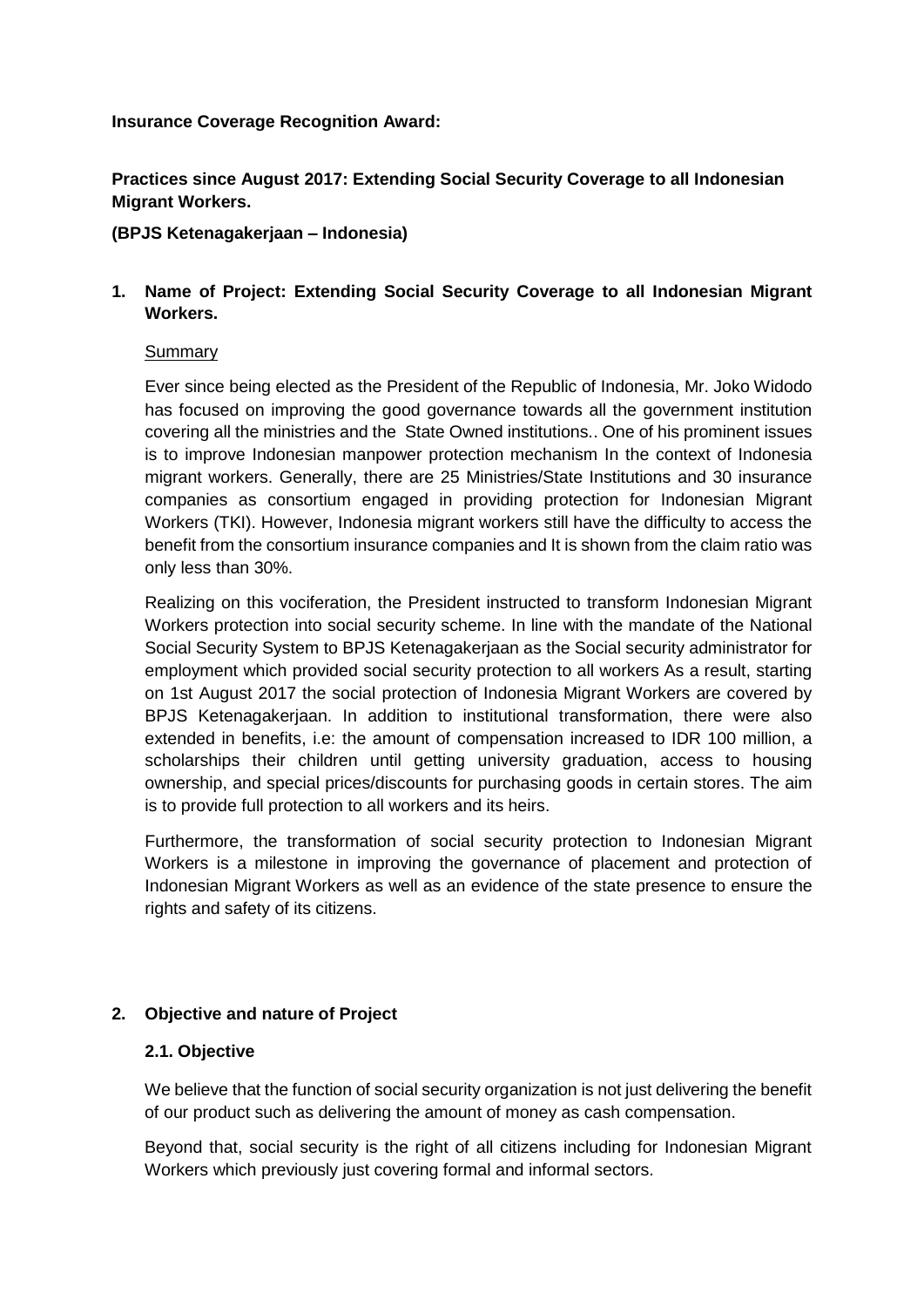The objective of this project is to expand the coverage of social security for Indonesian Migrant Workers. According to the Government records there are 6 to 8 million Indonesian Citizens who are currently working abroad with the largest destination countries in Malaysia, Taiwan and Hong Kong.

## **2.2. Issue/problem/challenge**

Social security protection for Indonesian Migrant Workers has its own challenges. Prior to being managed by BPJS Ketenagakerjaan, the real conditions of the protection can be described in the following facts, issues, problems and challenges. **First**, more than 50 ministries/state institutions and private insurance contributed to managing the protection of TKI. As a result, the governance of the protection of migrant workers is increasingly neglected as well as overlapping regulations between institutions. In addition, a strong political aspect also affects the commitment of the parties to provide a proper protection program for TKI.

**Second**, many workers faced difficulties in making claims process. This is because a short grace period rules for filing claims since the date of incident. The consortium determine grace period for claimingis less than 6 months. On the other hand, working contract of TKI is 2 years in average. In addition, they are allowed to make claims only in Indonesia. Because there is no service channel owned by consortium insurance for making claims in abroad.

**Third**, the social insurance coverage for TKI that managed by private insurance is profit basis. Based on the data from the Ministry of Manpower of Indonesia the claim ratio is just under 30% in the last 4 years. There are no additional benefits are given to TKI whom not experience with socio-economic risks. Worstly, all benefits tends not to be claimed.

**Fourth**, lack of information on the scheme and benefits. As a fact, insurance scheme is managed by 30 private insurances which then affiliated in 3 consortium companies. Each insurer has rules and procedures which appled and implemented in different ways. This situation oftenly causes confusion in term of information and scheme likewise. In the other hand, it is difficult to reach customer care of the insurance company even just to have a simple information i.e : registration status and the last premium paid.

### **2.3. The innovative approach/strategy**

Referring to these facts, issues, problems and challenges, the Government of Indonesian takes a strategic steps. **First**, encourage social security protection to all Indonesian Migrant Workers as national strategic program. For that, President Jokowi set BPJS Ketenagakerjaan as a single institution to administer social security protection for TKI. Consideration because BPJS Ketenagakerjaan is state institution overseen by the President and other stakeholders. Then, the improvement of the governance will be more easier and directed if compared to managed 55 different ministries, institutions and insurers to taking care of Indonesian migrant workers.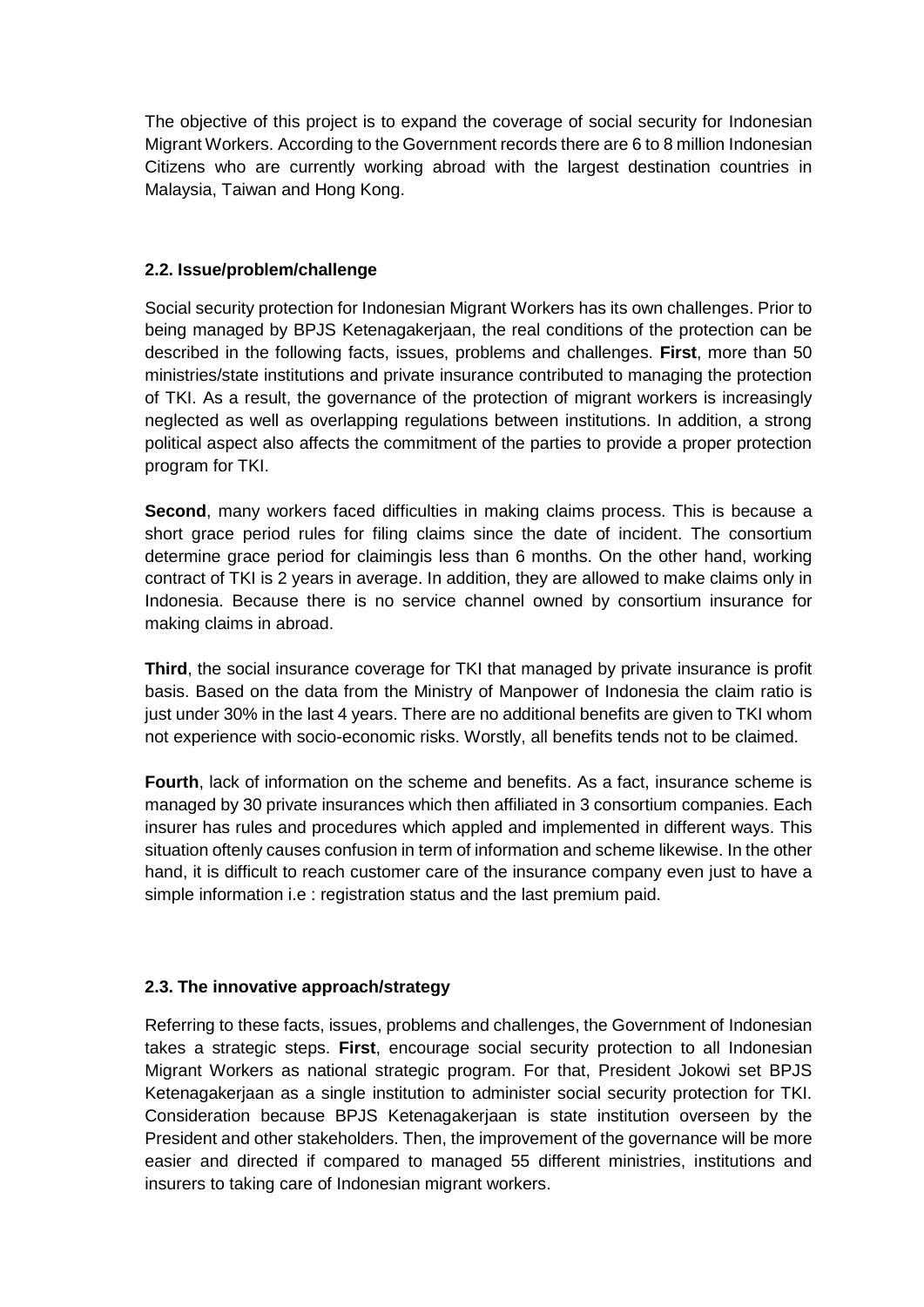**Second**, to establish strong regulation as the basis for implementation of social security for TKI. Recently, Ministry of Manpower of Indonesia issued regulation No. 07 Year 2017. This regulation addresses to encourage the improvement of social protection legislation and the governance. In its development process, BPJS Ketenagakerjaan involves related stakeholders including the Ministry of Foreign Affairs, the Corruption Eradication Commission, the Financial Services Authority and the last National Agency for the Placement and Protection of Indonesian Migrant Workers (BNP2TKI). The aim is to hit the root causes and build a comprehensive planning.

**Third**, BPJS Ketenagakerjaan has a wide service channel that guarantee to reach TKI in all parts of Indonesia. nationwide, there are 324 branches and 2,039 Service Point Offices scattered throughout Indonesia that can provide information, registration, payment the contribution and claims. In addition, BPJS Ketenagakerjaan also develops online portals that can be accessed anytime and anywhere accordingly. Further, BPJS Ketenagakerjaan is planning to dispatch its people as a representation in each receiving countries. The fulfillment of physical and electronic channels is built to meet workers needs without any delay.

**Fourth,** BPJS Ketenagakerjaan is a non-profit institution. All funds are managed and returned to the participants in the form of benefits. For Indonesian Migrant Workers, BPJS Ketenagakerjaan provide a social security protection i.e death benefits, employment injury benefits and old-age benefits with additional i.e a scholarships for children until getting university graduation, housing benefits, and lastly special prices/discounts for purchasing goods in certain stores. All these benefits purpose to alleviate the expenses of living migrant workers and their families.

**Fourth**, expand cooperation with social security institutions all over the world especially destination countries or receiving countries. The goal is to ensure that Indonesian Migrant Workers gets access to the social security scheme in the country as well as service and information.

### **3. Why the project should be recognized**

There are several reasons why social security for Indonesian Migrant Workers is feasible to be recognized.

**First**, BPJS Ketenagakerjaan holds a mandate to provide social security for all workers. In practice, the regulatory can be applied only to workers in the formal and informal sectors, while Indonesian migrant worker are not eligible. To expand the coverage and participation of TKI, new laws and schemes are required in regards to regulate social security coverage for labor migrants in three phases i.e: pre-emloyment, onsite, postemployment. In response to this, BPJS Ketenagakerjaan initiates protection scheme for Indonesian Migrant Workers since 2013. However, it is not easy to turns out these regulation. It requires alignment and harmonization from 25 Ministries/State Institutions. Finally, after undergoing the preparation period of the regulation, BPJS Ketenagakerjaan has new mandate to protect Indonesian Migrant Workers by Ministry of Manpower